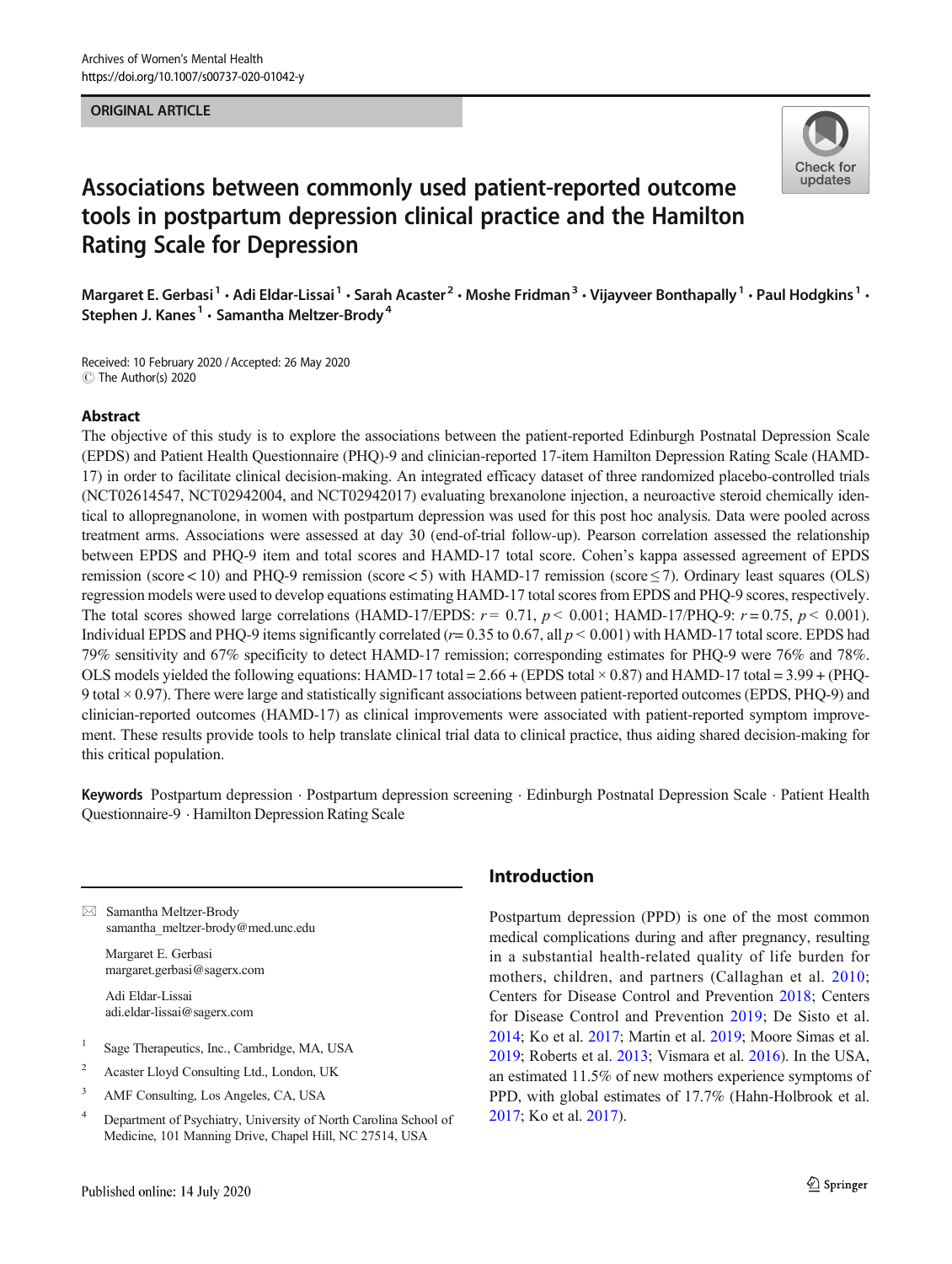Clinicians treating perinatal women commonly use the Edinburgh Postnatal Depression Scale (EPDS) or Patient Health Questionnaire (PHQ)-9 as PPD screening tools. Both the EPDS and PHQ-9 are patient-reported instruments and therefore provide unique perspective into the patient's experience of their symptoms. Given the increasing focus on patientcentred care, understanding and incorporating patient's voice into the assessment of health outcomes can facilitate shared decision-making, early diagnosis, individualized care, and patient satisfaction with treatment. The EPDS is a validated screening tool for PPD widely used to assess the likelihood of clinical depression and recently recommended by the American College of Obstetricians and Gynecologists (ACOG Committee Opinion No. 757 [2018](#page-6-0); Cox et al. [1987](#page-7-0); Smith et al. [2016](#page-8-0)). Although the EPDS was developed as a screening tool, it is often used as an outcome measure in PPD studies and clinical practice (Appleby et al. [1997;](#page-6-0) McCabe-Beane et al. [2016](#page-7-0); Sharp et al. [2010](#page-8-0)). The EPDS has been shown to perform well when compared to clinician-reported tools such as structured clinical interviews and more consistently than other patient-reported tools such as the Beck Depression Inventory (Beck et al. [1988;](#page-6-0) Bennett et al. [2004](#page-7-0); Ji et al. [2011](#page-7-0); Spinelli et al. [2013\)](#page-8-0). The PHQ-9 is a general depression screening questionnaire that is also commonly used to screen for PPD, particularly in primary care settings, has been found to be highly specific for identifying PPD, and has comparable psychometrics, sensitivity, and specificity to the EPDS (Flynn et al. [2011;](#page-7-0) Gjerdingen et al. [2009;](#page-7-0) Kroenke et al. [2001](#page-7-0); O'Connor et al. [2016](#page-7-0); Sidebottom et al. [2012](#page-8-0); Sit and Wisner [2009;](#page-8-0) Zhong et al. [2014](#page-8-0)).

The 17-item Hamilton Rating Scale for Depression (HAMD-17) is widely used as a primary endpoint in major depressive disorder (MDD) and PPD clinical trials and is commonly required by regulatory bodies (e.g. Clayton et al. [2015](#page-7-0); Hantsoo et al. [2014](#page-7-0); Papakostas et al. [2012](#page-7-0)). As an established clinician-reported outcome measure, it is regarded as the gold standard assessment in clinical trials, demonstrating stability over time and allowing for comparison of treatment effects between studies (Ji et al. [2011;](#page-7-0) Khan et al. [2002;](#page-7-0) Kim et al. [2014](#page-7-0)). However, given its complexity and length of time to complete, the HAMD-17 is less commonly used to assess depression in clinical practice. While EPDS and PHQ-9 severity group cut-off scores have been reported (Ji et al. [2011](#page-7-0); Kroenke et al. [2001](#page-7-0); McCabe-Beane et al. [2016\)](#page-7-0), no mapping of EPDS or PHQ-9 scores to predict HAMD-17 scores has previously been reported. Understanding the direct relationship between patient-reported outcomes as measured either by the EPDS or by the PHQ-9 and the clinician-reported HAMD-17, based on evidence from a PPD-specific population, could further validate these screening tools in the identification of patients in need of treatment given

symptom severity and enhance early diagnosis in this vulnerable population.

The present post hoc analysis aimed to bridge the existing interpretation gap and examine the relationship between the EPDS, PHQ-9, and HAMD-17 instruments. These post hoc analyses used an integrated dataset combining the data from three randomized, double-blind, trials of intravenous brexanolone compared to intravenous placebo in women with moderate and severe PPD (Kanes et al. [2017](#page-7-0); Meltzer-Brody et al. [2018a\)](#page-7-0). More specifically, using the HAMD-17 as the criterion measure, this study aimed to (1) assess the association between the current EPDS and PHQ-9 definitions of remission and the HAMD-17 definition of remission, (2) assess the association between the EPDS and PHQ-9 item and total scores with the HAMD-17 total score, (3) develop a mapping equation to permit the estimation of HAMD-17 scores from EPDS and PHQ-9 scores.

## Methods

#### Study design and participants

The current report utilizes data from phase 2 and phase 3 clinical trials, which examined the safety and efficacy of intravenous brexanolone compared with intravenous placebo in patients with moderate and severe PPD [\(clinicaltrials.gov](http://creativecommons.org/licenses/by/4.0/) identifiers NCT02614547, NCT02942004, and NCT02942017). Full descriptions of the trial designs and inclusion and exclusion criteria have been published previously (Kanes et al. [2017](#page-7-0); Meltzer-Brody et al. [2018a\)](#page-7-0). Briefly, one phase 2 (study A) and two phase 3 (studies B and C) multicentre, randomized, double-blind, placebo-controlled trials were conducted across the USA under an umbrella protocol. All trials enrolled female participants; aged 18–45 years; in good physical health; had a major depressive episode with onset no earlier than the third trimester and no later than 4 weeks after delivery, as determined by the Structured Clinical Interview for Diagnostic and Statistical Manual of Mental Disorders-IV Axis I Disorders (First et al. [1996\)](#page-7-0); had a HAMD-17 total score  $\geq$  26 (severe PPD, studies A and B) or 20–25 (moderate PPD, study C); and were 6 months postpartum or less at screening. Patients were either randomized 1:1:1 to receive 60-h infusion of brexanolone 90 μg/kg/h, brexanolone 60 μg/kg/h, or placebo (study B), or 1:1 to receive 90 μg/kg/h brexanolone or placebo (studies A and C). Patients who received the recommended target dose for brexanolone, 90 μg/kg/h, or placebo were included in the integrated efficacy dataset, employed for these analyses.

Patients were treated in a medically supervised setting for 72 h: 60 h of study drug infusion and 12 h for completion of assessments. Patients were followed until day 30, with clinical and safety assessments at days 7 and 30. The EPDS, PHQ-9,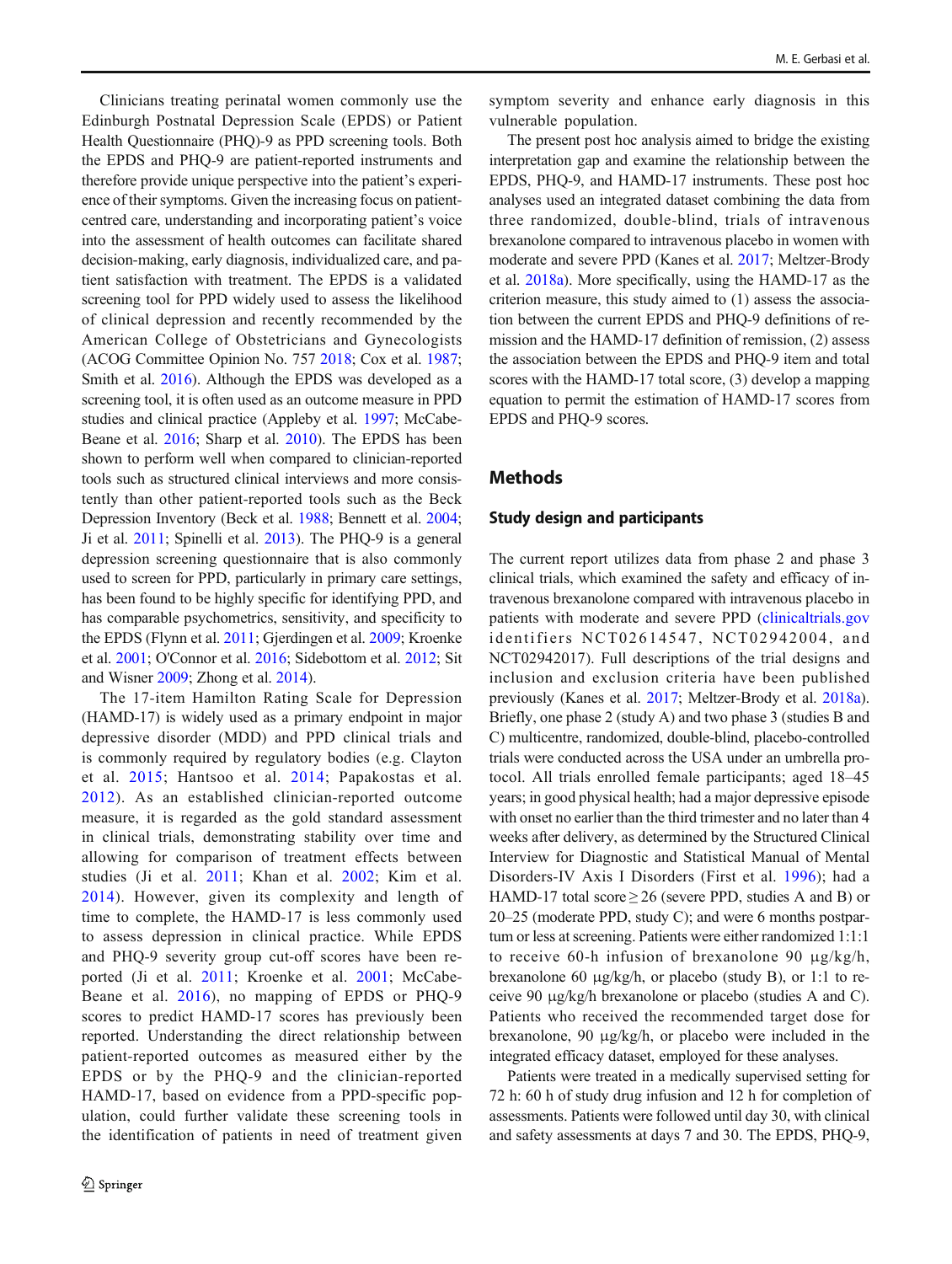and HAMD-17 were administered at baseline, hour 60, day 7, and day 30 for all patients. The primary endpoint in each trial was the least-squares mean difference in change from baseline in HAMD-17 total score at hour 60.

#### Measures

The present analysis included three clinical outcome assessments: the patient-reported EPDS, patient-reported PHQ-9, and clinician-reported HAMD-17. The psychometric properties of these scales have been extensively described in the literature (Bagby et al. [2004;](#page-6-0) Flynn et al. [2011](#page-7-0); Hamilton [1960;](#page-7-0) Kroenke et al. [2001;](#page-7-0) McCabe-Beane et al. [2016](#page-7-0); Zhong et al. [2014](#page-8-0)).

The EPDS is a 10-item patient-reported outcome measure of depressive symptom severity specific to the perinatal period, originally developed as a screening tool. The EPDS has a recall period of 7 days. Items are scored on a 0–3 scale and summed to compute a total score, which ranges from 0 to 30, with higher scores indicating more severe depression. A score of 10 has been recommended as a cut-off point for the presence of minor PPD, and score of 13 and above for major PPD in English-speaking women (Cox et al. [1987](#page-7-0); Harris et al. [1989;](#page-7-0) Murray and Carothers [1990\)](#page-7-0). Remission was defined as an EPDS score of  $< 10$  in the present analysis.

The PHQ-9 is a 9-item patient-reported outcome and depression screening tool. The PHQ-9 has a recall period of 14 days. Items are scored on a 0 (not at all) to 3 (nearly every day) scale and summed for a total score ranging from 0 to 27. Remission or minimal symptom severity has been defined as a score of < 5 (Kroenke et al. [2001](#page-7-0)).

The HAMD-17 is clinician-reported scale that evaluates core symptoms of depression. Items are scored on a 0 (none/absent) to 4 (most severe) or 0 (none/absent) to 2 (severe) scale (Hamilton [1960\)](#page-7-0). Individual item scores are summed to compute the total score, which ranges from 0 to 52, with higher scores indicating more severe depression. Clinical remission is defined as a HAMD-17 total score of  $\leq$  7.

#### Statistical analysis

The analysis was conducted on the integrated efficacy dataset. The efficacy dataset included all randomized patients who started the infusion of study drug and who had a valid baseline HAMD-17 assessment and at least one post baseline HAMD-17 assessment. As the objective of this analysis was to examine the relationship between the EPDS, PHQ-9, and HAMD-17, data was pooled across treatment arms. Furthermore, only the day 30 assessment point data (end of study) was utilized. Due to study inclusion criteria, the data at baseline and earlier assessment points showed less variability, and variability is required when trying to establish a relationship between measures (Salkind [2010](#page-8-0)).

Patients with day 30 EPDS, PHO-9, and HAMD-17 data were included in the analytical sample for the present analysis. The sample characteristics were summarized descriptively.

To examine the association EPDS remission (score < 10) and PHQ-9 remission (score < 5) with HAMD-17 remission (score  $\leq$  7), the proportions of EPDS and PHQ-9 remitters were compared with the proportion of HAMD-17 remitters using Fisher's exact test; concordance was tested using the Kappa coefficient. Kappa were interpreted as poor  $(< 0)$ , slight  $(0-0.2)$ , fair  $(0.2-0.4)$ , moderate  $(0.4-0.6)$ , or substantial (> 0.6–0.8) (Landis and Koch [1977](#page-7-0)).

Pearson correlations were calculated to examine the association of EPDS and PHQ-9 total scores with HAMD-17 total score. As a validity check, as well as to inform multivariable modelling, the correlations between the EPDS and PHQ-9 items and the HAMD-17 total score were assessed for inconsistent or disproportionate values. The correlations were interpreted as small  $(0.3 - 0.5)$ , moderate  $(0.5 - 0.7)$ , or large  $(≥ 0.7)$  (Hinkle et al. [2003\)](#page-7-0).

Ordinary least squares regression models were used to develop equations to estimate HAMD-17 total score from EPDS and PHQ-9 total score, respectively. For each screening tool, three models were applied: (1) a simple regression of the HAMD-17 and EPDS/PHQ-9 total score (model 1), (2) model 1 with a quadratic term added (EPDS/PHQ-9 total score squared; model 2), (3) a stepwise fivefold cross-validation predicted residual error sum of squares (CV PRESS) model using EPDS/PHQ-9 items to predict HAMD-17 total score (model 3). For model 3 using cross-validation methods as a means of preventing overfitting, cross-validated covariates were selected from the 10 EPDS items and 9 PHQ-9 items, using CV PRESS as the stepwise selection and stop criteria. Age and a combined PPD history/nulliparity variable (first pregnancy; pregnancy history with PPD, pregnancy history without PPD) were initially included as covariates but were removed as found non-significant to keep the models as simple as possible for potential use in a clinical practice setting.

Two-sided tests were used and p values of  $\leq 0.05$  were considered statistically significant. Statistical significance was not adjusted for multiple comparisons. SAS version 9.4 (SAS Institute Inc., Cary, NC, USA) was used for all statistical analysis.

## Results

In total, 199 patients provided EPDS, PHQ-9, and HAMD-17 data at day 30 and were thus eligible for the present analysis. While all analyses were conducted on the pooled sample, the patient demographics and baseline characteristics are presented overall and by treatment arm for information (Table [1\)](#page-3-0). Of the 199 patients included in these analyses at baseline, most patients were white (121, 61%), 74 (37%) were black or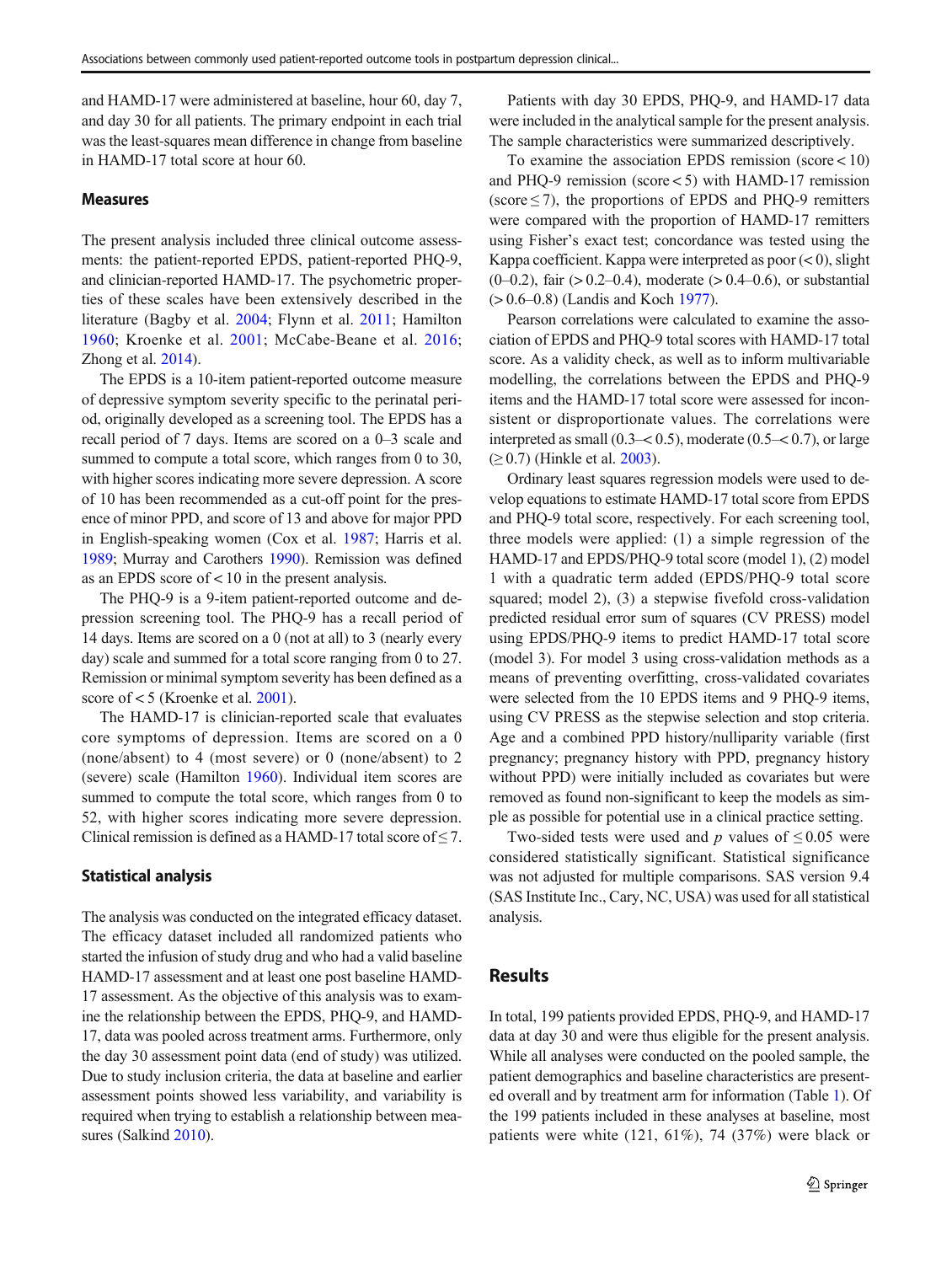#### <span id="page-3-0"></span>Table 1 Baseline demographics and characteristics

| Characteristics                                           | Placebo $(n = 105)$      | Brexanolone $(n = 94)$  | Overall $(n = 199)$      |  |
|-----------------------------------------------------------|--------------------------|-------------------------|--------------------------|--|
| Age, years, mean (SD)                                     | 27.45 (5.90)             | 27.95 (5.98)            | 27.68 (5.93)             |  |
| Ethnicity, $n$ (%)                                        |                          |                         |                          |  |
| Hispanic or Latino                                        | 19 (18%)                 | 16(17%)                 | 35 (18%)                 |  |
| Not Hispanic or Latino                                    | 86 (82%)                 | 78 (83%)                | 164 (82%)                |  |
| Race, $n$ (%)                                             |                          |                         |                          |  |
| <b>Black or African-American</b>                          | 40 (38%)                 | 34 (36%)                | 74 (37%)                 |  |
| White                                                     | 63 (60%)                 | 58 (62%)                | 121 $(61\%)$             |  |
| Other                                                     | 2(2%)                    | 2(2%)                   | 4(2%)                    |  |
| Height, cm, Mean (SD)                                     | 163.62 (8.23)            | 164.15(6.57)            | 163.87 (7.48)            |  |
| Weight, kg, Mean (SD)                                     | 83.89 (23.88)            | 85.66 (23.90)           | 84.72 (23.84)            |  |
| Body-mass index, $kg/m2$ , Mean (SD)                      | 31.24 (8.19)             | 31.68 (8.23)            | 31.45 (8.19)             |  |
| Personal history of psychiatric disorders, $n$ (%)        |                          |                         |                          |  |
| Depression                                                | 42 (40%)                 | 30(32%)                 | 72 (36%)                 |  |
| Anxiety                                                   | 34 (32%)                 | 34 (36%)                | 68 (34%)                 |  |
| Premenstrual dysphoric disorder                           | 3(3%)                    | 6(6%)                   | 9(5%)                    |  |
| Substance abuse                                           | $\mathbf{0}$             | 1(1%)                   | $1(0\%)$                 |  |
| Schizophrenia                                             | 5(5%)                    | 2(2%)                   | 7(4%)                    |  |
| Previous PPD                                              | 35(33%)                  | 26 (28%)                | 61 (31%)                 |  |
| Family history of PPD, $n$ (%)                            | 23 (22%)                 | 31 (33%)                | 54 (27%)                 |  |
| Onset of PPD, $n$ (%)                                     |                          |                         |                          |  |
| Third trimester                                           | 29 (28%)                 | 19 (20%)                | 48 (24%)                 |  |
| Within 4 weeks of delivery                                | 76 (72%)                 | 75 (80%)                | 151 (76%)                |  |
| Antidepressant use at baseline, $n$ (%)                   | 25 (24%)                 | 19 (20%)                | 44 (22%)                 |  |
| Other measures at baseline <sup>a</sup> , mean (SD, $n$ ) |                          |                         |                          |  |
| HAMD-17 total                                             | 25.70 (3.66, $n = 105$ ) | 25.40 (3.38, $n = 94$ ) | 25.56 (3.53, $n = 199$ ) |  |
| <b>EPDS</b> total                                         | 19.88 (3.94, $n = 103$ ) | 19.58 (3.95, $n = 92$ ) | 19.74 (3.93, $n = 195$ ) |  |
| PHQ-9 total                                               | 17.75 (5.06, $n = 102$ ) | 17.87 (4.63, $n = 91$ ) | 17.80 (4.85, $n = 193$ ) |  |

Weight, height and body mass index data were measured at screening

PPD post-partum depression, HAMD-17 17-item Hamilton Rating Scale for Depression, EPDS Edinburgh Post Natal Depression Scale, PHQ-9 Patient Health Questionnaire-9

<sup>a</sup> Assessed before infusion on day 1. Ten patients without complete day 30 data had similar baseline HAMD-17, EPDS, and PHQ-9 total scores to the 199 patients included in analytic sample

African-American, and 35 (18%) were Hispanic or Latino. A higher proportion of patients had onset of PPD within 4 weeks of delivery than the third trimester. The mean EPDS total score at day 30 was  $9.04$  (SD = 6.84), the mean PHQ-9 total score was  $6.76$  (SD =  $6.52$ ), and the mean HAMD-17 total score was  $10.56$  (SD = 8.47), with minimum and maximum scores  $0-27$ ,  $0-25$ , and  $0-31$ , respectively.

# Association EPDS and PHQ-9 remission with HAMD-17 remission

There were statistically significant associations between EPDS and PHQ-9 definitions of remission with HAMD-17 remission (Table [2](#page-4-0)), both with moderate Kappa agreement. Among patients classified as remitters according to the HAMD-17 definition, 79% and 76% were also classified as remitters by the EPDS and PHQ-9 definitions, respectively (sensitivity). Among patients classified as a non-remitter on the HAMD-17, 67% and 78% were also classified as such by the EPDS and PHQ-9, respectively (specificity).

# Association of EPDS and PHQ-9 total and item scores with HAMD-17 total score

All correlations of EPDS and PHQ-9 total and items scores with HAMD-17 total score were statistically significant ( $ps <$ 0.001; Table [3](#page-4-0)). The total scores showed large correlations (EPDS/HAMD-17:  $r = 0.71$ ; PHQ-9/HAMD-17:  $r = 0.75$ ). Item scores were moderately correlated with HAMD-17 total score except 'thought of self-harm' for both EPDS and PHQ-9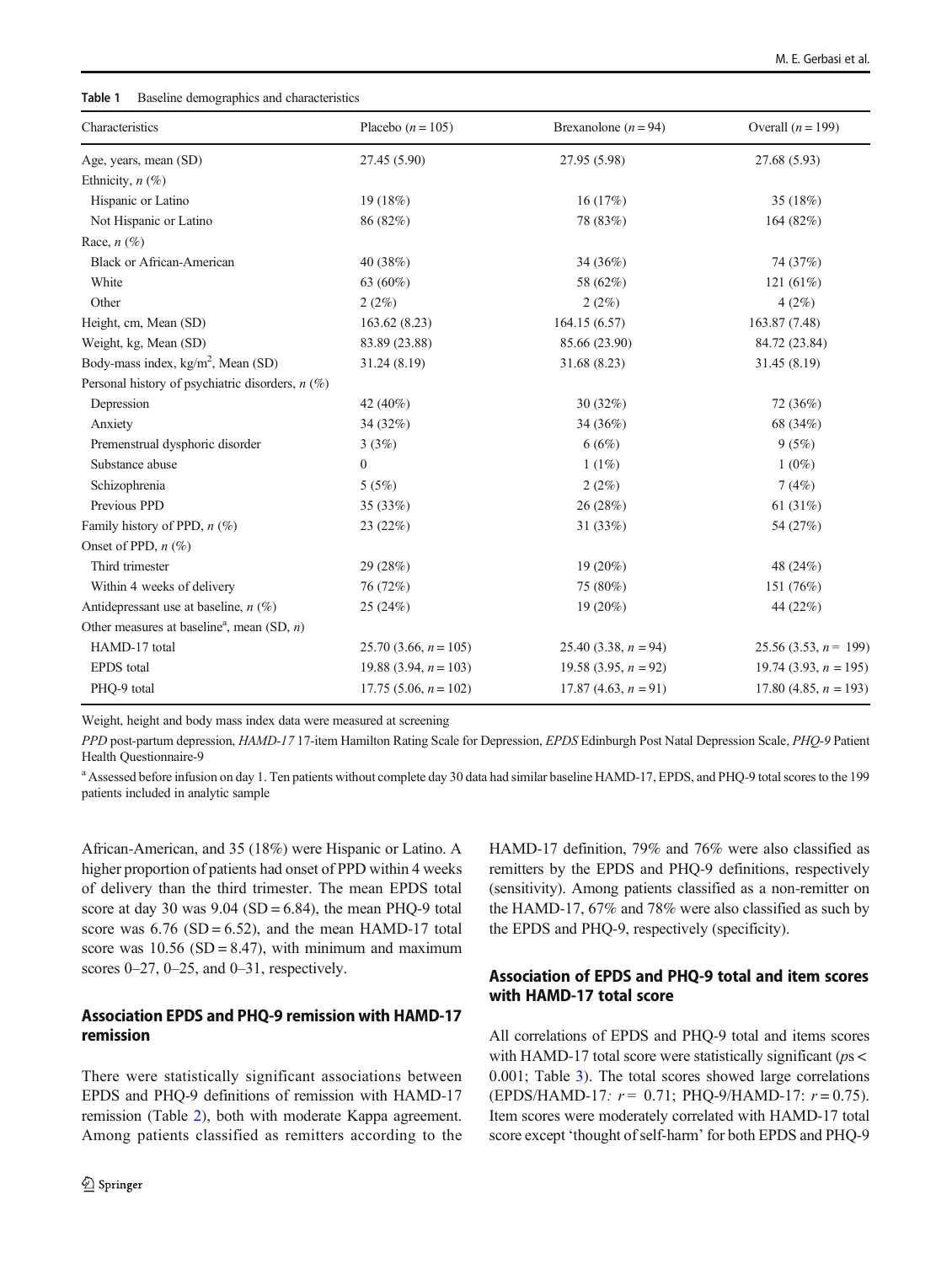<span id="page-4-0"></span>Table 2 Associations between HAMD-17 remitters and EPDS and PHQ-9 remitters at day 30

|                   | HAMD-17 remission   |                                   | Fisher's exact test | Kappa $(95\% \text{ CI})$ |  |
|-------------------|---------------------|-----------------------------------|---------------------|---------------------------|--|
|                   | Yes                 | No                                |                     |                           |  |
|                   | EPDS remission      |                                   |                     |                           |  |
| Yes<br>No.        | 72 (79%)<br>19(21%) | 36 (33%) $p < 0.001$<br>72(67%)   |                     | 0.45(0.33, 0.57)          |  |
|                   | PHQ-9 remission     |                                   |                     |                           |  |
| <b>Yes</b><br>No. | 69 (76%)<br>22(24%) | 24 (22\%) $p < 0.001$<br>84 (78%) |                     | 0.54(0.42, 0.65)          |  |

HAMD-17 17-item Hamilton Rating Scale for Depression, remission  $\leq$  7, EPDS Edinburgh Post Natal Depression Scale, remission < 10, PHQ-9 Patient Health Questionnaire-9, remission <5, CI confidence interval

and 'able to laugh' and 'looked forward with enjoyment' for EPDS.

# Estimating HAMD-17 total score from EPDS and PHQ-9

As shown in Table [4](#page-5-0), the additional complexity of the quadratic term (model 2) and CV PRESS item-level model (model 3) did little to improve the variance explained statistics or reduce the prediction error, making model 1 the most parsimonious and recommended model to estimate HAMD-17 total score for both the EPDS and PHQ-9. Age and PPD/ nulliparity were not significant predictors in any models  $(p > 0.05)$  and were thus removed. Based on model 1, the following equation can be used to estimate HAMD-17 total score from EPDS total score: HAMD-17 total = 2.66 + (EPDS total  $\times$  0.87). HAMD-17 total score can be estimated from PHQ-9 total score with a similar equation: HAMD-17 total =  $3.99 + (PHO-9$  total  $\times$  0.97). This results in an integer range of estimated HAMD-17 total scores of 3–29 from the EPDS  $[2.66 + (0 / 30 \times 0.87)]$  and 4-30 from the PHQ-9 [3.99 + (0 /  $27 \times 0.97$ ], very much aligned with the observed range of HAMD-17 total score  $(0-31)$ .

## **Discussion**

PPD is frequently unrecognized, undiagnosed, and inadequately treated (Cox et al. [2016\)](#page-7-0). A more nuanced understanding of how commonly used screening tools such as the EPDS and PHQ-9 relate to clinical trial outcomes, such as the HAMD-17, may help address failures in diagnosis and treatment. The observed large associations between EPDS and PHQ-9 total score and HAMD-17 total score, as well as moderate associations of remission definitions, suggest that patients' self-reports of their symptoms generally align with Table 3 Pearson correlations between the HAMD-17 Total and EPDS and PHQ-9 total and items at day 30 (all  $p's < 0.001$ )

|                                                            | Correlation $(r)$ with<br>HAMD-17<br>total (95% CI) $(n = 199)$ |
|------------------------------------------------------------|-----------------------------------------------------------------|
| <b>EPDS</b>                                                |                                                                 |
| Total score                                                | 0.71(0.63, 0.77)                                                |
| Able to laugh                                              | 0.42(0.30, 0.53)                                                |
| Looked forward with enjoyment                              | 0.44(0.32, 0.54)                                                |
| Blamed myself unnecessarily                                | 0.58(0.47, 0.66)                                                |
| Anxious or worried for no good reason                      | 0.51(0.40, 0.61)                                                |
| Scared or panicky no very good reason                      | 0.50(0.39, 0.60)                                                |
| Things getting to me                                       | 0.61(0.51, 0.69)                                                |
| So unhappy had difficulty sleeping                         | 0.55(0.44, 0.64)                                                |
| Sad or miserable                                           | 0.67(0.59, 0.74)                                                |
| So unhappy that I have been crying                         | 0.54(0.44, 0.63)                                                |
| Thoughts of self-harm                                      | 0.35(0.22, 0.47)                                                |
| PHQ-9                                                      |                                                                 |
| Total score                                                | 0.75(0.68, 0.80)                                                |
| Little interest or pleasure in doing things                | 0.65(0.56, 0.72)                                                |
| Feeling down, depressed, or hopeless                       | 0.65(0.57, 0.73)                                                |
| Trouble falling or staying asleep, or sleeping<br>too much | 0.57(0.47, 0.66)                                                |
| Feeling tired or having little energy                      | 0.62(0.53, 0.70)                                                |
| Poor appetite or overeating                                | 0.58(0.48, 0.67)                                                |
| Feeling bad about yourself                                 | 0.62(0.53, 0.70)                                                |
| Trouble concentrating                                      | 0.58(0.48, 0.67)                                                |
| Moving or speaking slowly or being fidgety<br>or restless  | 0.43(0.31, 0.53)                                                |
| Thoughts of self-harm                                      | 0.35(0.22, 0.46)                                                |

HAMD-17 17-item Hamilton Rating Scale for Depression, EPDS Edinburgh Post Natal Depression Scale, PHQ-9 Patient Health Questionnaire-9, CI confidence interval

clinician-ratings, such as the HAMD-17, that may be prohibitively time and training intensive to obtain and further validate the ability of these screening tools to identify patients with PPD symptoms. Once a patient is diagnosed, management generally follows a stepped care approach, wherein patients with mild symptoms are treated through low-intensity interventions and those with symptoms that do not respond, are more severe, or present acutely are typically offered pharmacologic interventions, either alone or adjunctive to lowintensity interventions (Meltzer-Brody et al. [2018b\)](#page-7-0). The observed pattern of results in these analyses, wherein higher scores on EPDS and PHQ-9 are associated with more severe symptoms as assessed by HAMD-17, may help clinicians who have identified and diagnosed PPD patients to understand and discuss with the patients what treatments are likely appropriate. Primary care physicians, obstetricians, and gynaecologists and even paediatricians who administer an EPDS or PHQ-9 may have a better ability to recognize which women are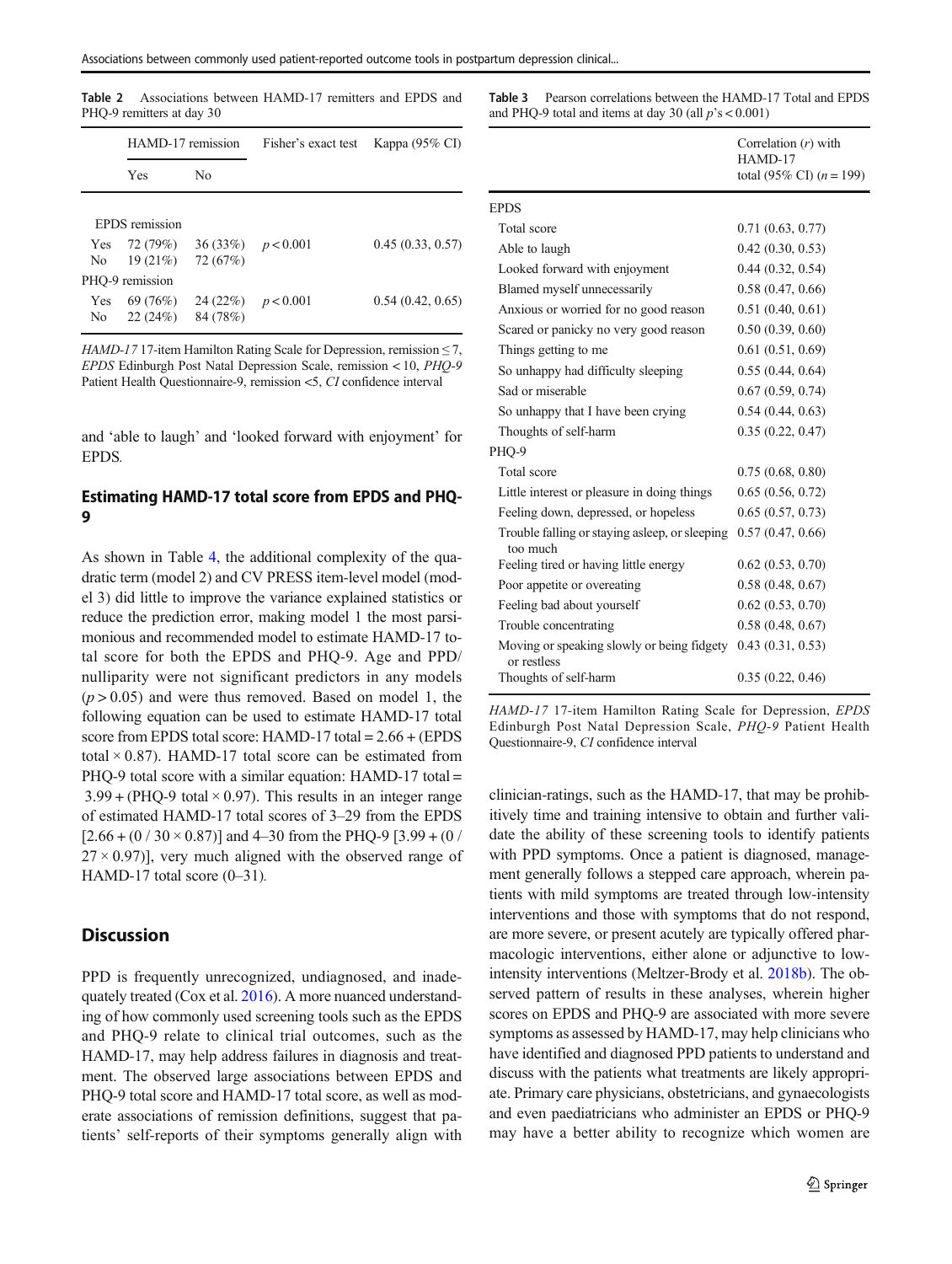#### <span id="page-5-0"></span>Table 4 Regression models to predict HAMD-17 total scores from EPDS and PHQ-9 scores

|                                                                | Model 1: simple total<br>score OLS |                          | Model 2: model 1 + quadratic Model 3: CV PRESS with<br>term |                          | items                    |                          |
|----------------------------------------------------------------|------------------------------------|--------------------------|-------------------------------------------------------------|--------------------------|--------------------------|--------------------------|
|                                                                | Coefficient                        | 95% CI                   | Coefficient                                                 | 95% CI                   | Coefficient              | 95% CI                   |
| <b>EPDS</b>                                                    |                                    |                          |                                                             |                          |                          |                          |
| Intercept                                                      | $2.66***$                          | 1.27, 4.05               | $3.26***$                                                   | 1.54, 4.97               | $2.66***$                | 1.28, 4.05               |
| Total score                                                    | $0.87***$                          | 0.75, 1.00               | $0.66***$                                                   | 0.28, 1.04               |                          | $\overline{\phantom{0}}$ |
| Total score quadratic                                          | $\overline{\phantom{m}}$           | $\overline{\phantom{0}}$ | 0.01                                                        | $-0.01, 0.03$            | $\overline{\phantom{0}}$ | $\overline{\phantom{m}}$ |
| Item-able to laugh                                             |                                    |                          |                                                             |                          | 0.94                     | $-0.27, 2.16$            |
| Item---blamed myself unnecessarily                             |                                    |                          |                                                             |                          | $1.34*$                  | 0.24, 2.44               |
| Item—things getting to me                                      |                                    | $\overline{\phantom{0}}$ | $\overline{\phantom{0}}$                                    |                          | $1.65***$                | 0.42, 2.88               |
| Item—sad or miserable                                          |                                    |                          |                                                             |                          | $3.19***$                | 1.97, 4.41               |
| Item-thoughts of self-harm                                     |                                    |                          |                                                             |                          | $1.70*$                  | 0.02, 3.37               |
| $R^2$                                                          | 0.50                               |                          | 0.50                                                        |                          | 0.53                     |                          |
| Adjusted $R^2$                                                 | 0.50                               |                          | 0.50                                                        |                          | 0.52                     |                          |
| <b>RMSE</b>                                                    | 6.01                               |                          | 6.01                                                        |                          | 5.86                     |                          |
| PHO-9                                                          |                                    |                          |                                                             |                          |                          |                          |
| Intercept                                                      | $3.99***$                          | 2.85, 5.12               | $3.00***$                                                   | 1.61, 4.40               | $4.16***$                | 3.01, 5.31               |
| Total score                                                    | $0.97***$                          | 0.85, 1.09               | $1.40***$                                                   | 1.02, 1.78               |                          | $\overline{\phantom{m}}$ |
| Total score quadratic                                          |                                    |                          | $-0.02*$                                                    | $-0.04, -0.003$          | $\overline{\phantom{m}}$ | -                        |
| Item—little interest or pleasure in doing things               |                                    |                          |                                                             | $\overline{\phantom{0}}$ | $1.46*$                  | 0.04, 2.88               |
| Item-poor appetite or over eating                              |                                    | -                        |                                                             |                          | $1.65*$                  | 0.36, 2.95               |
| Item—feeling down, depressed, or hopeless                      |                                    |                          |                                                             |                          | $1.31**$                 | 0.36, 2.26               |
| Item---trouble concentrating                                   | $\overline{\phantom{a}}$           | $\overline{\phantom{m}}$ | -                                                           | $\overline{\phantom{0}}$ | 1.91***                  | 0.94, 2.89               |
| Item—trouble falling or staying asleep, or sleeping too much – |                                    |                          |                                                             |                          | 1.48*                    | 0.27, 2.69               |
| $R^2$                                                          | 0.56                               |                          | 0.57                                                        |                          | 0.56                     |                          |
| Adjusted $R^2$                                                 | 0.56                               |                          | 0.57                                                        |                          | 0.55                     |                          |
| <b>RMSE</b>                                                    | 5.64                               |                          | 5.57                                                        |                          | 5.68                     |                          |

Model 1 includes EPDS/PHQ-9 total score only, Model 2 includes EPDS/PHQ-9 total score and squared total score, Model 3 uses CV PRESS selection and stop criteria to fit model based on EPDS/PHQ-9 individual items

HAMD-17 17-item Hamilton Rating Scale for Depression, EPDS Edinburgh Post Natal Depression Scale, PHQ-9 Patient Health Questionnaire-9, OLS ordinary least squares, CI confidence interval, CV PRESS cross-validation predicted residual error sum of squares, RMSE root mean squared error \*p value < 0.05; \*\*p value < 0.01; \*\*\*p value < 0.001

Italicized coefficients correspond to the selected models

likely to receive benefit from low-intensity interventions, such as psychosocial support, and those that may warrant prompt referral for more intensive care. Clinicians seeking to practice shared decision-making regularly need to draw on and interpret a high volume of new clinical evidence in order to describe and discuss available options, alongside possible benefits or harms (Price [2005](#page-8-0)). Being able to understand and translate the relationship between the HAMD-17 data commonly reported as evidence of treatment efficacy in clinical trials and the EPDS or PHQ-9 data being captured in clinic will hopefully assist clinicians in more confidently and readily interpreting trial evidence to present during shared decision discussions. Given limitations in healthcare resources and availability of specialists, confidence in the use of these tools for valid screening and treatment decision-making may also help ameliorate stresses to the healthcare system.

The large associations observed between total scores are notable given that the measures differ in terms of patient versus clinician-rating, as well as in content, with EPDS designed specifically for the perinatal period, PHQ-9 initially designed for general depression, and HAMD-17 designed to assess changes in symptom severity. The moderate associations observed between EPDS and PHQ-9 item scores and HAMD-17 total score are in line with expectations, as individual item scores are expected to show more variability than summed total scores. Furthermore, as an advance to the current reliance upon individual outcome measure cut-off values to interpret scores, the current study also conducted regression analysis to provide two simple mapping equations that can easily be applied in any clinical setting.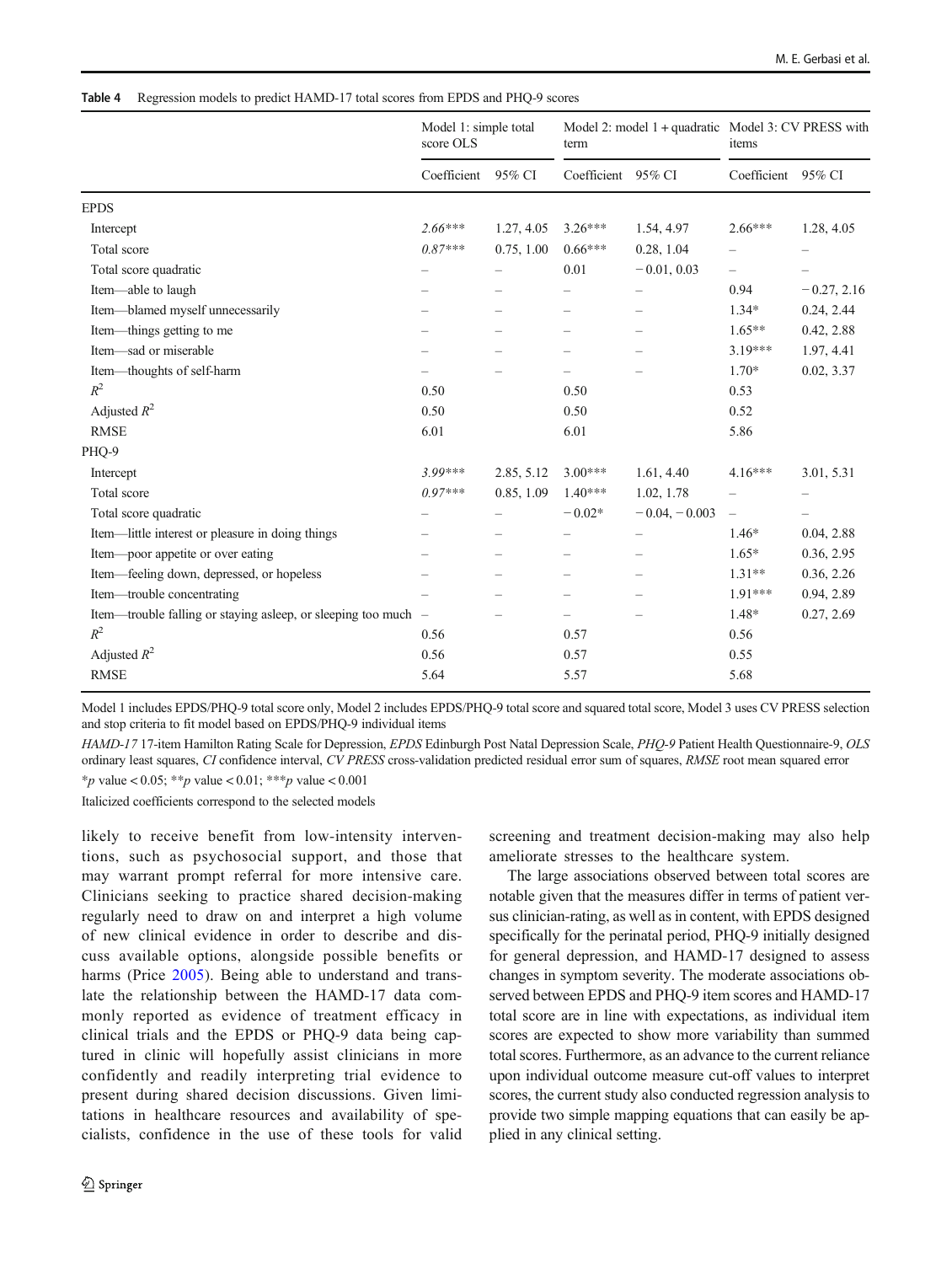#### <span id="page-6-0"></span>Limitations

While the present analysis advances current understanding and interpretation of EPDS, PHQ-9, and HAMD-17, these analyses are based on a clinical trial population, and the generalizability to the broader population should be examined through validation of this work in an external dataset. For example, it may be of interest to validate the mapping equations on a sample including a broader range of HAMD-17 total score. While the current sample included EPDS and PHQ-9 total score from almost the full range, 0–25/27 and 0–27/30, respectively, the HAMD-17 total score range was 0–31/52. However, as any HAMD-17 total score higher than 25 indicates severe depression, the full range of depression severity required for clinical decision-making was covered in the present analysis. Indeed, the maximum baseline HAMD-17 total score in the severe PPD patients included in this analysis was 38, as has been reported in severe PPD else-where (Nonacs et al. [2005](#page-7-0)), suggesting that the higher values may be less common in PPD. The baseline data was not included in the analysis reported here due to the restriction in range of PHQ-9, EPDS, and HAMD-17 total score as a result of the trial inclusion criteria for moderate/severe PPD.

# Conclusions

The present post hoc analysis demonstrates large and statistically significant associations between patient-reported EPDS and PHQ-9 scores and the clinician-reported HAMD-17 and in an integrated efficacy dataset of PPD trials and provides the first mapping equations to permit the estimation of HAMD-17 total score from known EPDS or PHQ-9 scores. Given the role of the HAMD-17 as the gold standard criterion for evaluating the efficacy of treatments in clinical trials, the results presented here provide tools to aid interpretation of clinical trial data in clinical practice, thus aiding informed decision-making for multiple stakeholders in regulatory and clinical settings and shared decision-making in clinical practice for this critical population of women with PPD.

Author contributions Margaret E. Gerbasi: conception and design of the analysis, data interpretation and contextualization, generation of the first manuscript draft, and manuscript preparation. Samantha Meltzer-Brody: data collection, data interpretation and contextualization, and manuscript preparation. Sarah Acaster: conception and design of the analysis, data interpretation and contextualization, generation of the first draft, and manuscript preparation. Moshe Fridman: conception and design of the analysis, statistical analysis, data interpretation and contextualization, generation of the first draft, and manuscript preparation. Vijayveer Bonthapally: conception and design of the analysis, data interpretation and contextualization, and manuscript preparation. Paul Hodgkins: conception and design of the analysis, data interpretation and contextualization, and manuscript preparation. Stephen J. Kanes: data collection, data interpretation and contextualization, and manuscript preparation. Adi Eldar-Lissai: conception and design of the analysis, data interpretation and contextualization, generation of the first draft, and manuscript preparation. All authors have contributed to and approved of the final manuscript.

Funding information This study was funded by Sage Therapeutics, Inc., Cambridge, MA.

## Compliance with ethical standards

Disclaimer The funding source was involved in the design and conduct of the study; collection, management, analysis, and interpretation of the data; and preparation, review, and approval of the manuscript.

Ethical approval All procedures performed in studies involving human participants were in accordance and compliance with the ethical standards of the relevant institutional review boards or independent ethics committees and with the 1964 Helsinki declaration and its later amendments as well as Good Clinical Practice guidelines.

Informed consent Informed consent was obtained from all individual participants included in the studies.

Conflict of interest MEG, VB, PH, SJK, and AE-L are employees of Sage Therapeutics, Inc. and own stock or stock options in the company. SM-B reports personal fees from MedScape and grants from Sage Therapeutics, Inc., awarded to the University of Carolina (Chapel Hill, NC, USA) during the conduct of the brexanolone injection clinical trials and grants from Janssen, PCORI, and the NIH outside the submitted work. SA and MF are employees of Acaster Lloyd Consulting, Ltd. and AMF Consulting, respectively, which were paid by Sage Therapeutics to conduct the research reported in this manuscript.

Open Access This article is licensed under a Creative Commons Attribution 4.0 International License, which permits use, sharing, adaptation, distribution and reproduction in any medium or format, as long as you give appropriate credit to the original author(s) and the source, provide a link to the Creative Commons licence, and indicate if changes were made. The images or other third party material in this article are included in the article's Creative Commons licence, unless indicated otherwise in a credit line to the material. If material is not included in the article's Creative Commons licence and your intended use is not permitted by statutory regulation or exceeds the permitted use, you will need to obtain permission directly from the copyright holder. To view a copy of this licence, visit <http://creativecommons.org/licenses/by/4.0/>.

## References

- ACOG Committee Opinion No. 757 (2018) Obstet Gynecol 132:1314– 1316. <https://doi.org/10.1097/AOG.0000000000002928>
- Appleby L, Warner R, Whitton A, Faragher B (1997) A controlled study of fluoxetine and cognitive-behavioural counselling in the treatment of postnatal depression. BMJ 314:932–936. [https://doi.org/10.1136/](https://doi.org/10.1136/bmj.314.7085.932) [bmj.314.7085.932](https://doi.org/10.1136/bmj.314.7085.932)
- Bagby RM, Ryder AG, Schuller DR, Marshall MB (2004) The Hamilton Depression Rating Scale: has the gold standard become a lead weight? Am J Psychiatry 161:2163–2177. [https://doi.org/10.1176/](https://doi.org/10.1176/appi.ajp.161.12.2163) [appi.ajp.161.12.2163](https://doi.org/10.1176/appi.ajp.161.12.2163)
- Beck AT, Steer RA, Carbin MG (1988) Psychometric properties of the Beck Depression Inventory: twenty-five years of evaluation. Clin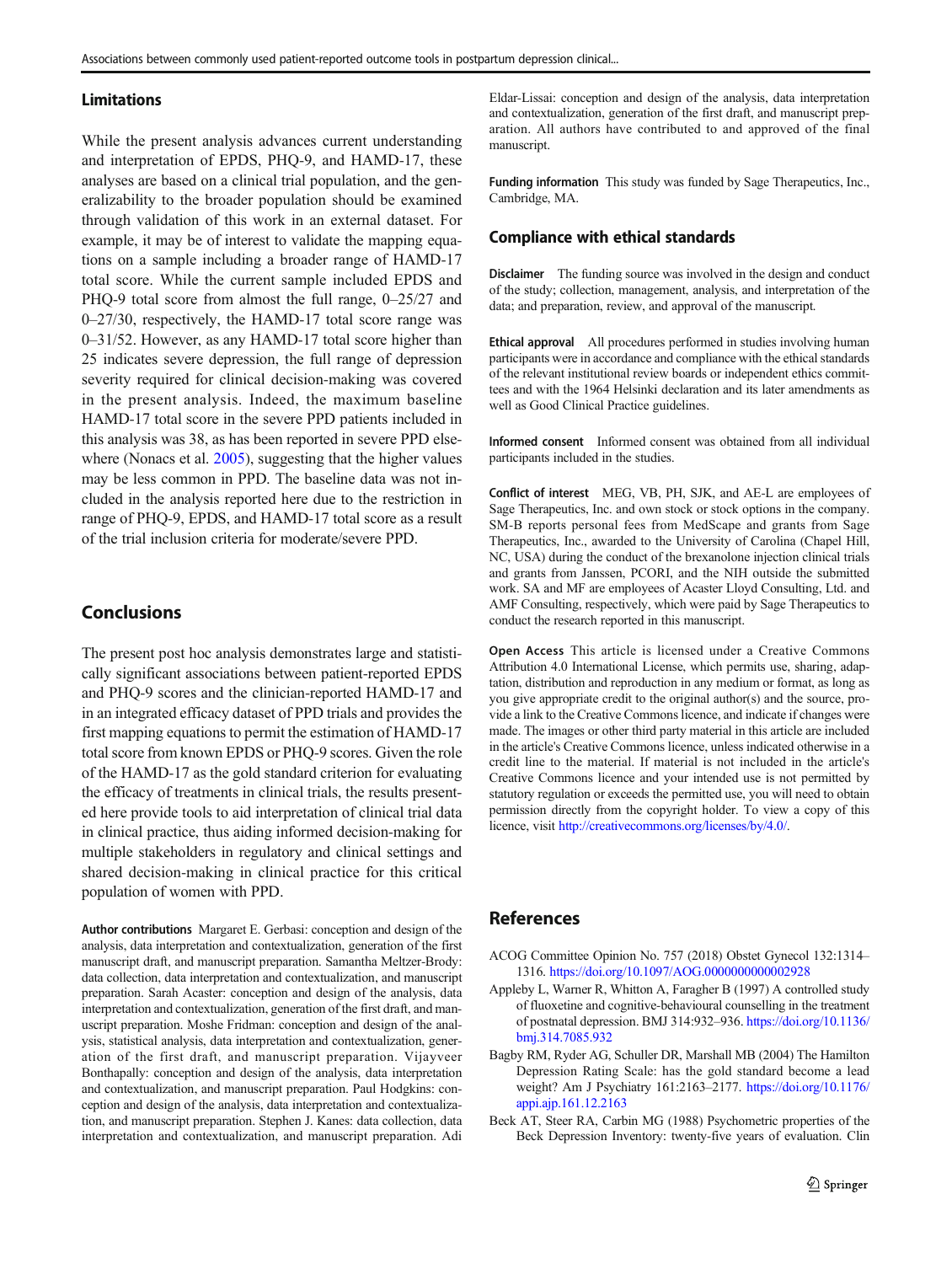<span id="page-7-0"></span>Psychol Rev 8:77–100. [https://doi.org/10.1016/0272-7358\(88\)](https://doi.org/10.1016/0272-7358(88)90050-5) [90050-5](https://doi.org/10.1016/0272-7358(88)90050-5)

- Bennett HA, Einarson A, Taddio A, Koren G, Einarson TR (2004) Prevalence of depression during pregnancy: systematic review. Obstet Gynecol 103:698–709. [https://doi.org/10.1097/01.AOG.](https://doi.org/10.1097/01.AOG.0000116689.75396.5f) [0000116689.75396.5f](https://doi.org/10.1097/01.AOG.0000116689.75396.5f)
- Callaghan WM, Kuklina EV, Berg CJ (2010) Trends in postpartum hemorrhage: United States, 1994-2006. Am J Obstet Gynecol 202(353): e351–e356. <https://doi.org/10.1016/j.ajog.2010.01.011>
- Centers for Disease Control and Prevention (2018) Diabetes during pregnancy. [https://www.cdc.gov/reproductivehealth/](http://creativecommons.org/licenses/by/4.0/) [maternalinfanthealth/diabetes-during-pregnancy.htm.](http://creativecommons.org/licenses/by/4.0/) Accessed March 31 2020
- Centers for Disease Control and Prevention (2019) Data on selected pregnancy complications in the United States. [https://www.cdc.gov/](http://creativecommons.org/licenses/by/4.0/) [reproductivehealth/maternalinfanthealth/pregnancy-complications](http://creativecommons.org/licenses/by/4.0/)[data.htm](http://creativecommons.org/licenses/by/4.0/). Accessed March 31 2020
- Clayton AH, Tourian KA, Focht K, Hwang E, Cheng RF, Thase ME (2015) Desvenlafaxine 50 and 100 mg/d versus placebo for the treatment of major depressive disorder: a phase 4, randomized controlled trial. J Clin Psychiatry 76:562–569. [https://doi.org/10.4088/](https://doi.org/10.4088/JCP.13m08978) [JCP.13m08978](https://doi.org/10.4088/JCP.13m08978)
- Cox JL, Holden JM, Sagovsky R (1987) Detection of postnatal depression. Development of the 10-item Edinburgh Postnatal Depression Scale. Br J Psychiatry 150:782–786. [https://doi.org/10.1192/bjp.](https://doi.org/10.1192/bjp.150.6.782) [150.6.782](https://doi.org/10.1192/bjp.150.6.782)
- Cox EQ, Sowa NA, Meltzer-Brody SE, Gaynes BN (2016) The perinatal depression treatment cascade: baby steps toward improving outcomes. J Clin Psychiatry 77:1189–1200. [https://doi.org/10.4088/](https://doi.org/10.4088/JCP.15r10174) [JCP.15r10174](https://doi.org/10.4088/JCP.15r10174)
- De Sisto CL, Kim SY, Sharma AJ (2014) Prevalence estimates of gestational diabetes mellitus in the United States, Pregnancy Risk Assessment Monitoring System (PRAMS), 2007–2010. Prev Chronic Dis 11. <https://doi.org/10.5888/pcd11.130415>
- First MB, Spitzer RL, Gibbon M, Williams JBW (1996) Structured clinical interview for DSM-IV axis I disorders, clinician version (SCID-CV). American Psychiatric Press, Washington, DC
- Flynn HA, Sexton M, Ratliff S, Porter K, Zivin K (2011) Comparative performance of the Edinburgh Postnatal Depression Scale and the Patient Health Questionnaire-9 in pregnant and postpartum women seeking psychiatric services. Psychiatry Res 187:130–134. [https://](https://doi.org/10.1016/j.psychres.2010.10.022) [doi.org/10.1016/j.psychres.2010.10.022](https://doi.org/10.1016/j.psychres.2010.10.022)
- Gjerdingen D, Crow S, McGovern P, Miner M, Center B (2009) Postpartum depression screening at well-child visits: validity of a 2-question screen and the PHQ-9. Ann Fam Med 7:63–70. [https://](https://doi.org/10.1370/afm.933) [doi.org/10.1370/afm.933](https://doi.org/10.1370/afm.933)
- Hahn-Holbrook J, Cornwell-Hinrichs T, Anaya I (2017) Economic and health predictors of national postpartum depression prevalence: a systematic review, meta-analysis, and meta-regression of 291 studies from 56 countries. Front Psychiatry 8:248. [https://doi.org/10.](https://doi.org/10.3389/fpsyt.2017.00248) [3389/fpsyt.2017.00248](https://doi.org/10.3389/fpsyt.2017.00248)
- Hamilton M (1960) A rating scale for depression. J Neurol Neurosurg Psychiatry 23:56–62
- Hantsoo L, Ward-O'Brien D, Czarkowski KA, Gueorguieva R, Price LH, Epperson CN (2014) A randomized, placebo-controlled, doubleblind trial of sertraline for postpartum depression. Psychopharmacology 231:939–948. [https://doi.org/10.1007/](https://doi.org/10.1007/s00213-013-3316-1) [s00213-013-3316-1](https://doi.org/10.1007/s00213-013-3316-1) Epub 2013 Oct 31
- Harris B, Huckle P, Thomas R, Johns S, Fung H (1989) The use of rating scales to identify post-natal depression. Br J Psychiatry 154:813– 817. <https://doi.org/10.1192/bjp.154.6.813>
- Hinkle DE, Wiersma W, Jurs SG (2003) Applied statistics for the behavioral sciences, 5th edn. Houghton Mifflin, Boston
- Ji S, Long Q, Jeffrey Newport D, Na H, Knight B, Zach EB, Morris NJ, Kutner M, Stowe ZN (2011) Validity of depression rating scales during pregnancy and the postpartum period: impact of trimester

and parity. J Psychiatr Res 45:213–219. [https://doi.org/10.1016/j.](https://doi.org/10.1016/j.jpsychires.2010.05.017) [jpsychires.2010.05.017](https://doi.org/10.1016/j.jpsychires.2010.05.017)

- Kanes S, Colquhoun H, Gunduz-Bruce H, Raines S, Arnold R, Schacterle A, Doherty J, Epperson CN, Deligiannidis KM, Riesenberg R, Hoffmann E, Rubinow D, Jonas J, Paul S, Meltzer-Brody S (2017) Brexanolone (SAGE-547 injection) in post-partum depression: a randomised controlled trial. Lancet 390:480–489. [https://doi.](https://doi.org/10.1016/s0140-6736(17)31264-3) [org/10.1016/s0140-6736\(17\)31264-3](https://doi.org/10.1016/s0140-6736(17)31264-3) Epub 2017 Jun 12
- Khan A, Khan SR, Shankles EB, Polissar NL (2002) Relative sensitivity of the Montgomery-Asberg Depression Rating Scale, the Hamilton Depression rating scale and the Clinical Global Impressions rating scale in antidepressant clinical trials. Int Clin Psychopharmacol 17: 281–285
- Kim DR, Epperson CN, Weiss AR, Wisner KL (2014) Pharmacotherapy of postpartum depression: an update. Expert Opin Pharmacother 15: 1223–1234. <https://doi.org/10.1517/14656566.2014.911842> Epub 2014 Apr 29
- Ko JY, Rockhill KM, Tong VT, Morrow B, Farr SL (2017) Trends in postpartum depressive symptoms - 27 states, 2004, 2008, and 2012. MMWR Morb Mortal Wkly Rep 66:153–158. [https://doi.org/10.](https://doi.org/10.15585/mmwr.mm6606a1) [15585/mmwr.mm6606a1](https://doi.org/10.15585/mmwr.mm6606a1)
- Kroenke K, Spitzer RL, Williams JB (2001) The PHQ-9: validity of a brief depression severity measure. J Gen Intern Med 16:606–613. <https://doi.org/10.1046/j.1525-1497.2001.016009606.x>
- Landis JR, Koch GG (1977) The measurement of observer agreement for categorical data. Biometrics 33:159–174. [https://doi.org/10.2307/](https://doi.org/10.2307/2529310) [2529310](https://doi.org/10.2307/2529310)
- Martin JA, Hamilton BE, Osterman MJK, Driscoll AK (2019) Births: final data for 2018. Natl Vital Stat Rep Volume 68, Number 13. [https://www.cdc.gov/nchs/data/nvsr/nvsr68/nvsr68\\_13-508.pdf](http://creativecommons.org/licenses/by/4.0/). Accessed March 31 2020
- McCabe-Beane JE, Segre LS, Perkhounkova Y, Stuart S, O'Hara MW (2016) The identification of severity ranges for the Edinburgh Postnatal Depression Scale. Journal of Reproductive and Infant Psychology 34:293–303. [https://doi.org/10.1080/02646838.2016.](https://doi.org/10.1080/02646838.2016.1141346) [1141346](https://doi.org/10.1080/02646838.2016.1141346)
- Meltzer-Brody S, Colquhoun H, Riesenberg R, Epperson CN, Deligiannidis KM, Rubinow DR, Li H, Sankoh AJ, Clemson C, Schacterle A, Jonas J, Kanes S (2018a) Brexanolone injection in post-partum depression: two multicentre, double-blind, randomised, placebo-controlled, phase 3 trials. Lancet 392:1058–1070. [https://](https://doi.org/10.1016/s0140-6736(18)31551-4) [doi.org/10.1016/s0140-6736\(18\)31551-4](https://doi.org/10.1016/s0140-6736(18)31551-4) Epub 2018 Aug 31
- Meltzer-Brody S, Howard LM, Bergink V, Vigod S, Jones I, Munk-Olsen T, Honikman S, Milgrom J (2018b) Postpartum psychiatric disorders. Nat Rev Dis Primers 4:18022. [https://doi.org/10.1038/](https://doi.org/10.1038/nrdp.2018.22) [nrdp.2018.22](https://doi.org/10.1038/nrdp.2018.22)
- Moore Simas TA, Huang M-Y, Patton C, Reinhart M, Chawla AJ, Clemson C, Eldar-Lissai A (2019) The humanistic burden of postpartum depression: a systematic literature review. Curr Med Res Opin 35:383–393. <https://doi.org/10.1080/03007995.2018.1552039>
- Murray L, Carothers AD (1990) The validation of the Edinburgh Postnatal Depression Scale on a community sample. Br J Psychiatry 157: 288–290. <https://doi.org/10.1192/bjp.157.2.288>
- Nonacs RM, Soares CN, Viguera AC, Pearson K, Poitras JR, Cohen LS (2005) Bupropion SR for the treatment of postpartum depression: a pilot study. Int J Neuropsychopharmacol 8:445–449. [https://doi.org/](https://doi.org/10.1017/S1461145705005079) [10.1017/S1461145705005079](https://doi.org/10.1017/S1461145705005079)
- O'Connor E, Rossom RC, Henninger M, Groom HC, Burda BU (2016) Primary care screening for and treatment of depression in pregnant and postpartum women: evidence report and systematic review for the US Preventive Services Task Force. JAMA 315:388–406. <https://doi.org/10.1001/jama.2015.18948>
- Papakostas GI, Shelton RC, Zajecka JM, Etemad B, Rickels K, Clain A, Baer L, Dalton ED, Sacco GR, Schoenfeld D, Pencina M, Meisner A, Bottiglieri T, Nelson E, Mischoulon D, Alpert JE, Barbee JG, Zisook S, Fava M (2012) L-methylfolate as adjunctive therapy for